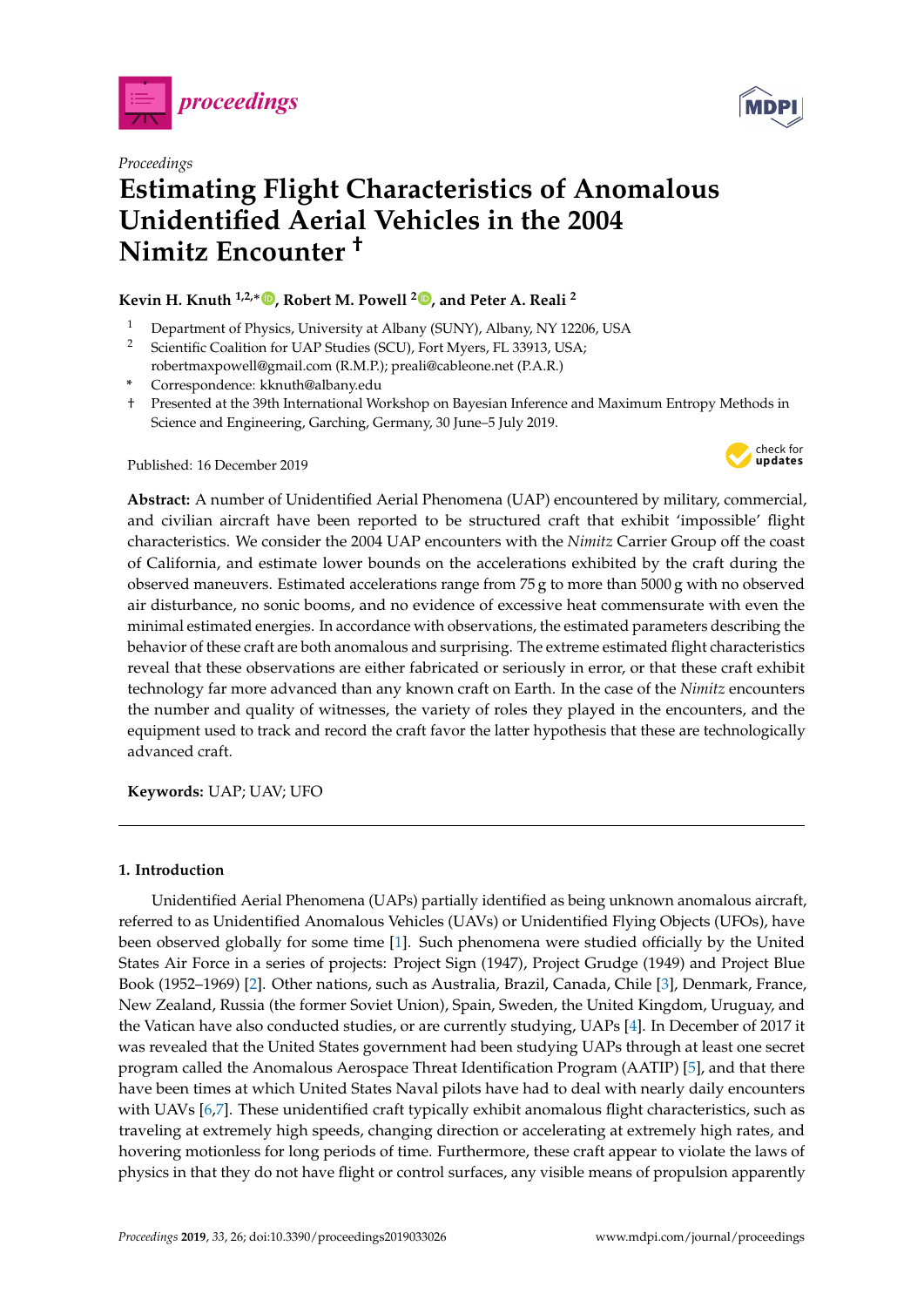violating Newton's Third Law, and can operate in multiple media, such as space (low Earth orbit), air, and water without apparent hindrance, sonic booms, or heat dumps [\[4\]](#page-8-3).

The nature, origin, and purpose of these UAVs are unknown. It is also not known if they are piloted, controlled remotely, or autonomous. If some of these UAVs are of extraterrestrial origin, then it would be important to assess the potential threat they pose [\[4\]](#page-8-3). More interestingly, these UAVs have the potential to provide new insights into aerospace engineering and other technologies [\[8\]](#page-9-2). The potential of a serious threat as well as the promise of advancements in science and engineering, along with our evolving expectations about extraterrestrial life are important reasons for scientists to seriously study and understand these objects [\[9](#page-9-3)[–13\]](#page-9-4). We carefully examine a series of encounters in 2004 by pilots and radar operators of the *Nimitz* carrier group, and estimate lower bounds on their accelerations. We demonstrate that the estimated accelerations are indeed extraordinary and surprising.

## **2.** *Nimitz* **Encounters (2004)**

For a two week period in November of 2004, the U.S. Navy's Carrier Strike Group Eleven (CSG-11), which includes the USS *Nimitz* nuclear aircraft carrier and the Ticonderoga-class guided missile cruiser USS *Princeton*, encountered as many as 100 UAVs. We estimated the accelerations of UAVs relying on (1) radar information from USS *Princeton* former Senior Chief Operations Specialist Kevin Day; (2) eyewitness information from CDR David Fravor, commanding officer of Strike Fighter Squadron 41 and the other jet's weapons system operator, LCDR Jim Slaight; and (3) analyses of a segment of the Defense Intelligence Agency-released Advanced Targeting Forward Looking Infrared (ATFLIR) video. The following descriptions of the *Nimitz* encounters were summarized from the more detailed study published by the Scientific Coalition for UAP Studies (SCU) [\[14\]](#page-9-5).

#### *2.1. Senior Chief Operations Specialist Kevin Day (RADAR)*

An important role of the USS *Princeton* is to act as air defense protection for the strike group. The *Princeton* was equipped with the SPY-1 radar system which provided situational awareness of the surrounding airspace. The main incident occurred on 14 November 2004, but several days earlier, radar operators on the USS *Princeton* were detecting UAVs appearing on radar at about 80,000+ feet altitude to the north of CSG-11 in the vicinity of Santa Catalina and San Clemente Islands. Senior Chief Kevin Day informed us that the Ballistic Missile Defense (BMD) radar systems had detected the UAVs in low Earth orbit before they dropped down to 80,000 feet [\[15\]](#page-9-6). The UAVs would arrive in groups of 10 to 20, subsequently drop down to 28,000 feet with a several hundred foot variation, and track south at a speed of about 100 knots [\[15\]](#page-9-6). Periodically, the UAVs would drop from 28,000 feet to sea level (approx. 50 feet), or under the surface, in 0.78 seconds. Without detailed radar data, it is not possible to know the acceleration of the UAVs as a function of time as they descended to the sea surface. However, one can estimate a lower bound on the acceleration by assuming that the UAVs accelerated at a constant rate halfway and then decelerated at the same rate for the remaining distance so that

<span id="page-1-0"></span>
$$
\frac{1}{2}d = \frac{1}{2}a\left(\frac{t}{2}\right)^2.
$$
 (1)

The data consisted of the change in altitude  $y \pm \sigma_y = 8530 \pm 90$  m ( $-28,000$  ft  $\pm 295$  ft) and the duration  $t' \pm \sigma_t = 0.78 \pm 0.08$  s, where the goal was to estimate the acceleration, *a*. The dominant source of uncertainty in altitude was due to the observed variation in altitude among the observed UAVs, which was on the order of 200 to 300 ft .

In the first analysis, we assigned a joint Gaussian likelihood,  $P(y, t|a, I)$  for the measured altitude change and the duration of the maneuver. Since the altitude change and the duration are independently measured, the joint likelihood is factored into the product of two likelihoods, and one can marginalize over the duration of the maneuver to obtain a likelihood for the altitude *y*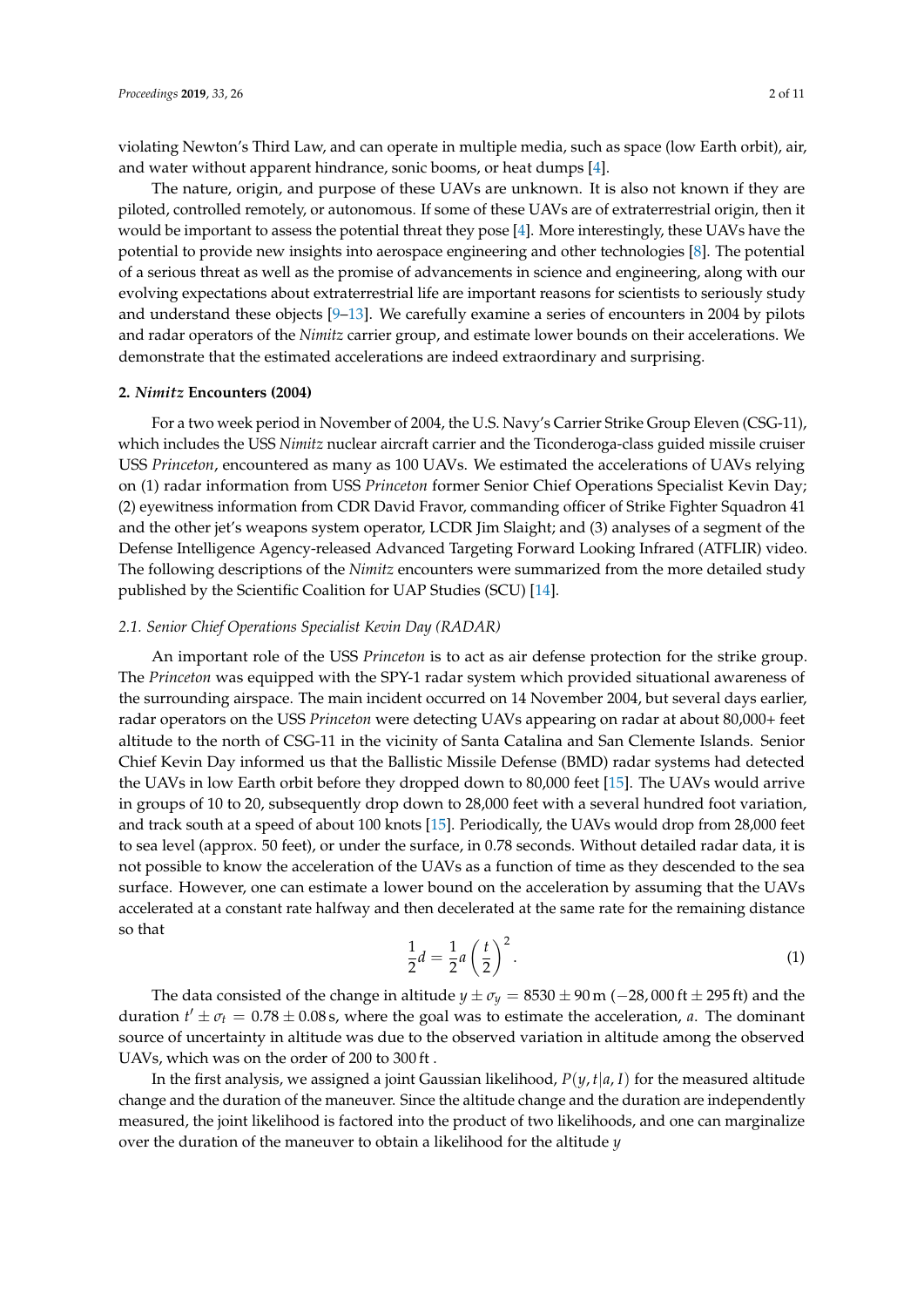$$
P(y | a, I) = \int_{-\infty}^{\infty} dt P(y, t | a, \sigma_y, t', \sigma_t, I)
$$
 (2)

<span id="page-2-0"></span>
$$
= \int_{-\infty}^{\infty} dt P(y | a, t, \sigma_y, I) P(t | t', \sigma_t, I), \qquad (3)
$$

where the symbol *I* represents the fact that these probabilities are conditional on all prior information. Assigning Gaussian likelihoods we have that

$$
P(y \mid a, I) = \int_{-\infty}^{\infty} dt \; \frac{1}{\sqrt{2\pi}\sigma_y} \exp\left[-\frac{1}{2\sigma_y^2} \left(y + \frac{1}{4}at^2\right)^2\right] \frac{1}{\sqrt{2\pi}\sigma_t} \exp\left[-\frac{1}{2\sigma_t^2} \left(t - t'\right)^2\right] \tag{4}
$$

$$
=\frac{1}{2\pi\sigma_y\sigma_t}\int_{-\infty}^{\infty}dt\,\exp\left[-\frac{1}{2\sigma_y^2}\left(y+\frac{1}{4}at^2\right)^2-\frac{1}{2\sigma_t^2}\left(t-t'\right)^2\right].\tag{5}
$$

The integrand is the exponential of a quartic polynomial in *t*, which was solved numerically. Assigning a uniform prior probability for the acceleration over a wide range of possible accelerations results in a posterior that is proportional to the likelihood [\(5\)](#page-2-0) above resulting in a maximum likelihood analysis, which gave an estimate of  $a = 5600^{+2270}_{-1190}$  g, as illustrated in Figure [1A](#page-2-1).

<span id="page-2-1"></span>As a second analysis, we employed sampling for which the change in altitude and the elapsed time were described by Gaussian distributions with  $y \pm \sigma_y = 8530 \pm 90$  m and  $t' \pm \sigma_t = 0.78 \pm 0.08$  s, respectively. The most probable acceleration was 5370  $^{+1430}_{-820}$  g while the mean acceleration was 5950 g (Figure [1B](#page-2-1)).



**Figure 1.** An analysis of Senior Chief Day's radar observations. (**A**) The posterior probability indicates the maximum likelihood estimate of the acceleration to be  $5600^{+2270}_{-1190}$  g. (**B**) The accelerations obtained by sampling resulted in the most probable acceleration of  $5370^{+1430}_{-820}$  g (red lines) while the mean acceleration is 5950 g (black dotted line).

With acceleration estimates in hand, we obtained a ballpark estimate of the power involved to accelerate the UAV. Of course, this required an estimate of the mass of the UAV, which we did not have. The UAV was estimated to be approximately the same size as an  $F/A-18$  Super Hornet, which has a weight of about 32, 000 lbs, corresponding to 14, 550 kg. Since we want a minimal power estimate, we took the acceleration as 5370 g and assumed that the UAV had a mass of 1000 kg. The UAV would have then reached a maximum speed of about 46, 000 mph during the descent, or 60 times the speed of sound, at which point the required power peaked at a shocking 1100 GW, which exceeds the total nuclear power production of the United States by more than a factor of ten. For comparison, the largest nuclear power plant in the United States, the Palo Verde Nuclear Generating Station in Arizona, provides about 3.3 GW of power for about four million people [\[16\]](#page-9-7).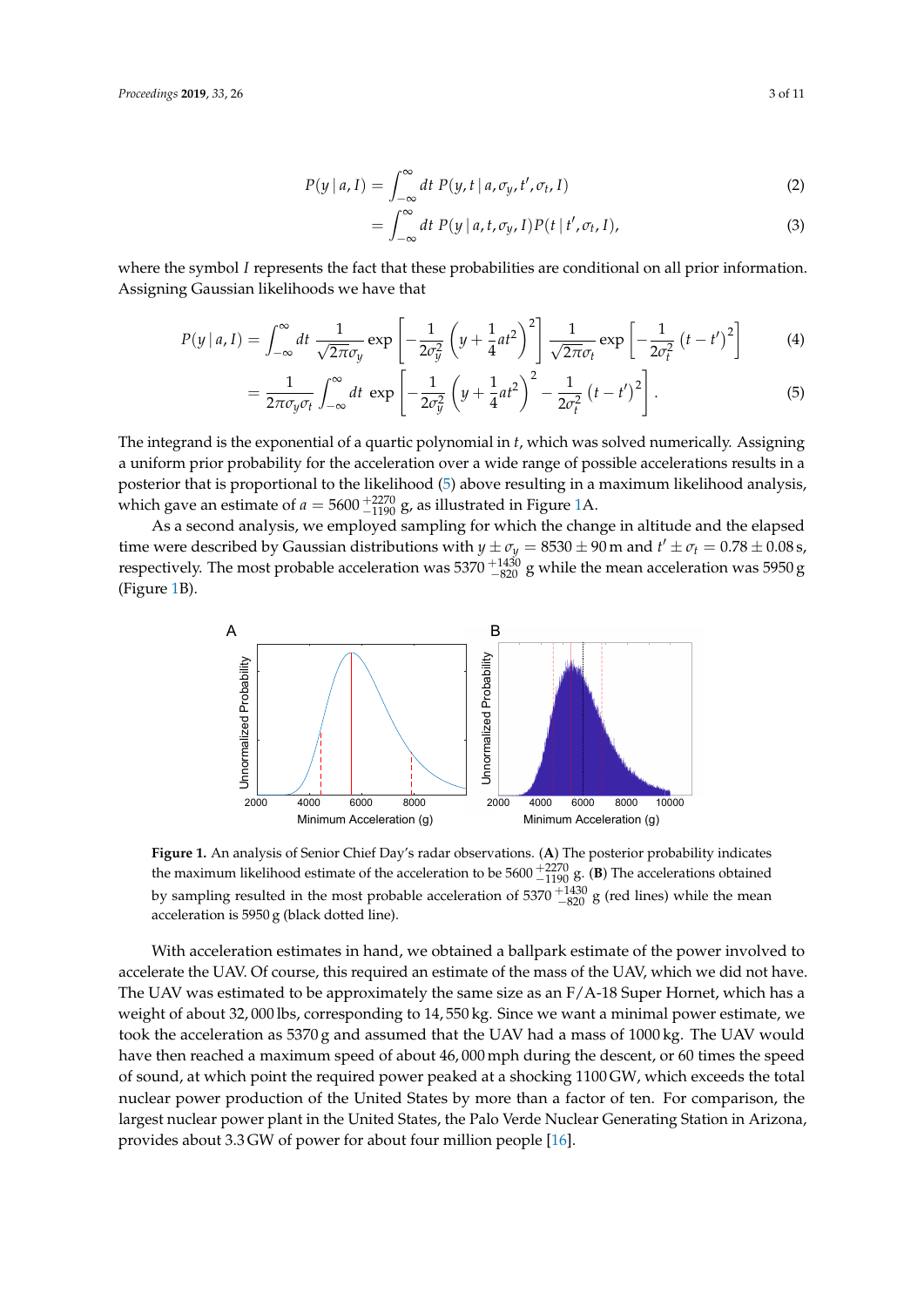#### *2.2. Commander David Fravor (PILOT)*

On Nov. 14, 2004, CSG-11 was preparing for training exercises. Two F/A-18F Super Hornets were launched from the *Nimitz* for the air defense exercise to be conducted in an area 80–150 miles SSW of San Diego. Both planes, with call signs "FastEagle01" and "FastEagle02", had a pilot and a weapons system operator (WSO) onboard. VFA-41 Squadron Commanding Officer David Fravor was piloting FastEagle01 and LCDR Jim Slaight was the WSO of FastEagle02. CDR Fravor and his wingman were headed for the Combat Air Patrol (CAP) point, which is given by predefined latitude, longitude and altitude coordinates, where they would conduct the training exercises.

About a half-hour after take-off, Senior Chief Day operating the SPY-1 radar system on the *Princeton* detected UAVs entering the training area. The training exercise was delayed and FastEagle01 and FastEagle02 were directed to intercept a UAV at a distance of 60 miles and an altitude of 20,000 feet. As the F-18s approached *merge plot*, which is the point at which the radar could not differentiate the positions of the F-18s and the UAV, Fravor and Slaight noticed a disturbed patch of water, where it appeared as if there was a large object, possibly a downed aircraft, submerged 10 to 15 feet below the surface. As they observed the disturbance from 20,000 ft, all four pilots spotted a white UAV, shaped like a large cylindrical butane tank, or a Tic-Tac candy, moving erratically back and forth, almost like a bouncing ping-pong ball making instantaneous changes in direction without changing speed. The Tic-Tac UAV was estimated to be about the size of an F-18, about 40–50 feet in length and 10–15 feet wide, but had no apparent flight surfaces or means of propulsion, and its movement had no apparent effect on the ocean surface as one would expect from something like rotor wash from a helicopter.

<span id="page-3-0"></span>

**Figure 2.** An analysis of CDR Fravor's encounter based on a Truncated Gaussian distribution  $(1/30° \pm 1/60°)$  of Fravor's visual acuity and a Truncated Gaussian distribution  $(1 \pm 1s)$  of elapsed time. A. Gaussian distribution of distances based on the visual acuity distribution. B. The distribution of accelerations has a maximum at 150  $^{+140}_{-80}$  g (red lines) and a mean of 550 g (black dotted line).

Fravor started a descent to investigate while his wingman kept high cover. As Fravor circled and descended, the UAV appeared to take notice of him and rose to meet him. The F-18 and the UAV circled one another. When Fravor reached the nine o'clock position, he performed a maneuver to close the distance by cutting across the circle to the three o'clock position. As he did so, the Tic-Tac UAV accelerated ([\[14\]](#page-9-5), p.12) across Fravor's nose heading south. Fravor said that the UAV was gone within a second. As a comparison, Fravor noted that even a jet at Mach 3 takes 10 to 15 seconds to disappear from sight ([\[14\]](#page-9-5), p.11). LCDR Slaight described the UAV as accelerating as if it was "shot out of a rifle" and that it was out of sight in a split second.  $(14)$ , p. 12).

The engagement lasted five minutes. With the Tic-Tac gone, the pilots turned their attention toward the large object in the water, but the disturbance has disappeared. The two FastEagles returned to the *Nimitz*, without sufficient fuel to attempt to pursue the Tic-Tac. On their way back, they received a call from the *Princeton* that the Tic-Tac UAV was waiting precisely at their CAP point. Senior Chief Day noted that this was surprising because those coordinates were predetermined and secret. Given that the CAP point was approximately  $R = 60$  mi away, the probability of selecting the CAP point out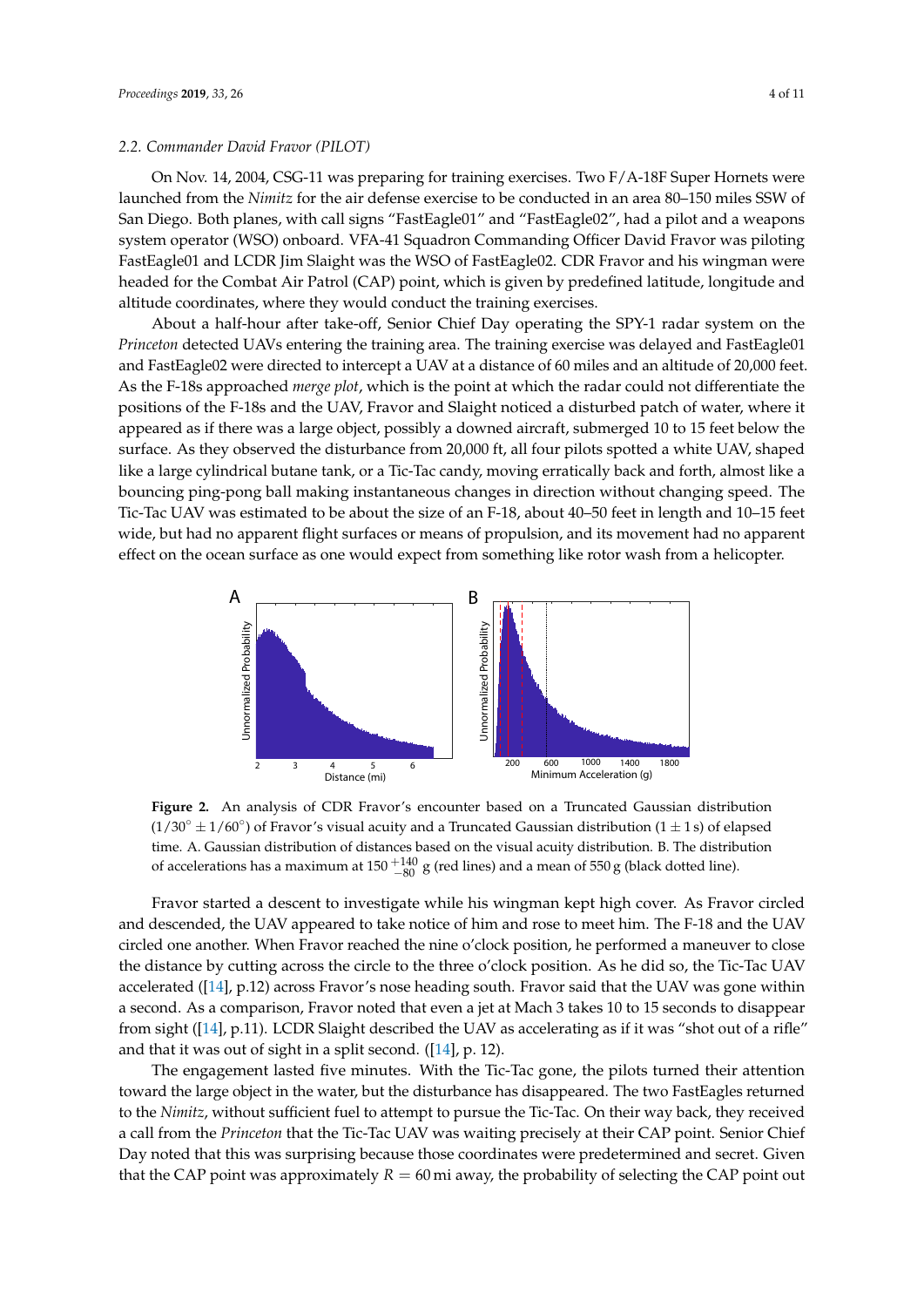of all the locations within the 60 mile radius, to within a one mile resolution (slightly more than the resolution of the radar system), is

$$
P(x|I) = \frac{1}{\pi R^2} = \frac{1}{11310} = 0.0088\%,\tag{6}
$$

discounting the altitude. It appears that the Tic-Tac UAV intentionally went to that location, although it is not clear how this would be possible.

To obtain a lower bound on the acceleration, we assume that the UAV exhibited constant acceleration so that the distance traveled was given by

<span id="page-4-0"></span>
$$
d = \frac{1}{2}at^2 \tag{7}
$$

during the elapsed time. The length of the Tic-Tac UAV was estimated to be about 40 ft with a cross sectional width of about  $w = 10$  ft. Given that the acuity of human vision is about  $\theta = 1/60^{\circ}$  the UAV, at its narrowest, would be out of sight at a maximum distance of

$$
d = \frac{w/2}{tan(\theta/2)}
$$
\n(8)

which is  $d \approx 6.5$  mi. It is difficult to know what Fravor's acuity was given the viewing conditions. For this reason, we model the acuity conservatively as a truncated Gaussian distribution with a peak at  $\theta = 1/30^\circ \pm 1/60^\circ$ . The truncation at  $\theta = 1/60^\circ$  resulted in a discontinuity in the distribution of the distances (Figure [2A](#page-3-0)), which peaks around 2.25 mi.

The elapsed time is modeled as a Gaussian distribution with a mean of  $1 \pm 1$  s and truncated for positive values of time. The resulting acceleration distribution was a skewed distribution of accelerations (Figure [2B](#page-3-0)) with a most probable acceleration of  $150\frac{+140}{-80}$  g, indicated in the figure by the red vertical lines and a mean acceleration of about 550 g indicated by the black vertical dotted line. Note that this is a lower bound, probably far below the observed acceleration if the UAV accelerated briefly as if "shot out of a rifle" and then traveled at a constant speed.

## *2.3. ATFLIR Video*

Upon returning to the *Nimitz*, CDR Fravor requested that a crew equipped with the ATFLIR pod obtain videos of the Tic-Tac UAV. Two F/A-18Fs were launched under the guidance of an E-2 Hawkeye airborne radar plane. The two planes separated in search of the UAV, with one plane heading south toward the CAP point where the UAV was last seen on radar. That plane picked up a contact 33 miles to the south on the Range While Search (RWS) scan. This Tic-Tac UAV was filmed using the ATFLIR system, and the video was released to the public as the "*Nimitz* video" (Figure [3A](#page-5-0)).

We examined the last 32 frames of the *Nimitz* video in which the Tic-Tac UAV accelerated to the left and the targeting system lost lock. The video frame rate was 29.97 frames/s. As the UAV accelerates the image of the UAV becomes elongated and blurred. If the shutter speed was known, then this information could be used to better estimate the speed of the craft. This could be accomplished by treating the shutter speed as a model parameter, but such analysis is beyond the scope of this project. Instead, we concentrated on tracking the position of the right edge of the UAV and using those positions to estimate the kinematics. The left edge of the UAV was also estimated in the first frame to provide some information about the range, *zo*, to the UAV given that that UAV was estimated to be about 40 feet in length. However, since the orientation was not known, this is modeled as a uniformly distributed unknown angular parameter  $\phi \in \{0.3\pi/8\}$ , which allowed one to at least put an upper bound on the range *zo*.

To estimate the position of the right edge of the craft in each frame (Figure [3A](#page-5-0)), the row of pixels for which the UAV has a maximum intensity was examined. The pixel intensities along that row at the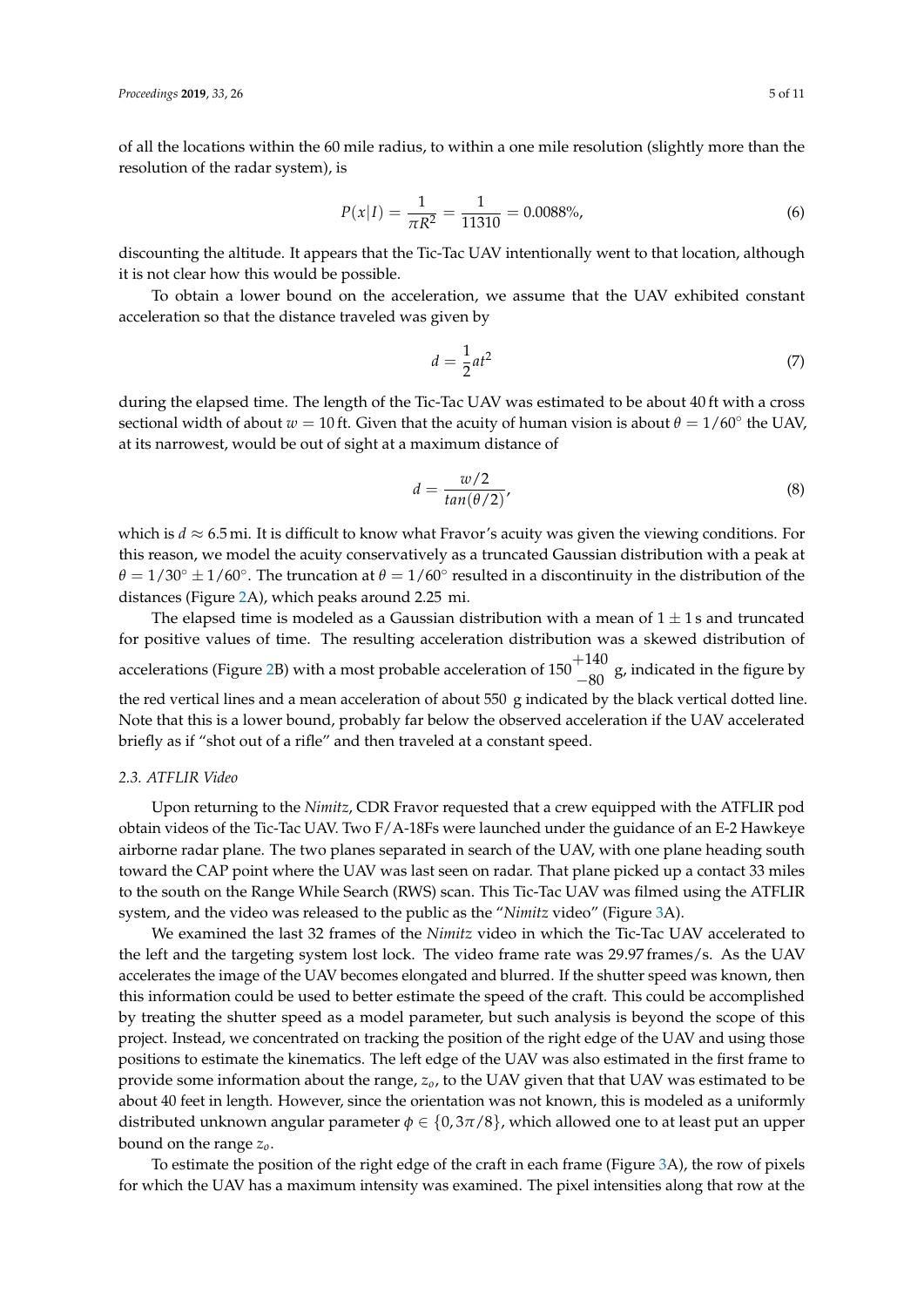right edge of the UAP were fit (maximum likelihood method with a Student-t likelihood) to half of a Gaussian curve. The center position of the Gaussian plus the standard deviation was used as the position of the right side of the UAV for that frame (Figure [3B](#page-5-0)).

Horizontal positions of the UAV are related to the pixel coordinates by noting that the entire field of view (approximately  $FOV_{pix} = 606$  pixels) corresponds to an angular field of view of  $0.7^\circ$  in the narrow (NAR) mode, which is indicated in the upper left hand corner of the video. At the range, *zo*, of the UAV this results in the proportion

$$
X_{scale} = \frac{FOV_{pix}/2}{z_o \tan \frac{0.7^{\circ}}{2}} \tag{9}
$$

where  $X_{scale}$  has units  $\frac{pixels}{m}$  when  $z_o$  is in units of m. The ATFLIR has a zoom feature that can change the field of view. In the *Nimitz* video frames analyzed, the zoom is first set to unity in the NAR mode so that the angular field of view is 0.7<sup>°</sup>. However, at frame 16, the zoom changes to two, so that the angular field of view in the NAR mode changes to 0.35°. This appears as a discontinuity in the data ('+' symbols) illustrated in Figure [3C](#page-5-0).

<span id="page-5-0"></span>

**Figure 3.** (**A**) Frame 19 of the last 32 frames of the *Nimitz* ATFLIR video. The narrow horizontal and vertical lines intersecting at the right edge of the UAP image indicate the position of the UAP. (**B**) The pixel intensities along a row of the frame are plotted along with the best Gaussian curve fit. The rightmost edge of the craft is defined as the center position of the Gaussian plus one standard deviation (indicated by the vertical red line). (**C**) This is an illustration the data (+), the most probable kinematic fit (solid curves) to the UAV positions in the *Nimitz* ATFLIR video, and the residuals (model minus data) for the model described by [\(11\)](#page-6-0). Details can be found in Table [1.](#page-6-1)

We analyzed four different kinematic models using nested sampling, and statistically tested them by comparing the log Bayesian evidence. We used uniform prior probabilities for the kinematic parameters as well as a Student-t likelihood function, which is robust to outliers, such as those due to camera (airplane) motion. Model #1 considers constant acceleration to the left (-*x* direction). Model #2 considers constant acceleration both to the left (-*x* direction) and toward or away from the camera (z-direction). The forward model provides the position of the UAV as a function of time, where  $t_i$  is the time of the *i*<sup>th</sup> video frame:

Models #1 and #2

\n
$$
\begin{cases}\n x(t_i) &= \frac{1}{2} a_x t_i^2 + x_o \\
z(t_i) &= \frac{1}{2} a_z t_i^2 + z_o\n \end{cases}\n \quad \text{const. } \text{accel.},\n \tag{10}
$$

for which *a<sup>x</sup>* ∈ [−200, 0] g, *a<sup>z</sup>* ∈ [−100, 100] g, *x<sup>o</sup>* ∈ [−100, 100] px, *z<sup>o</sup>* ∈ [7.57, 75.75] mi, and Model #1 just considers the UAV's acceleration in the x-direction (to the left) so that  $a_z = 0$ .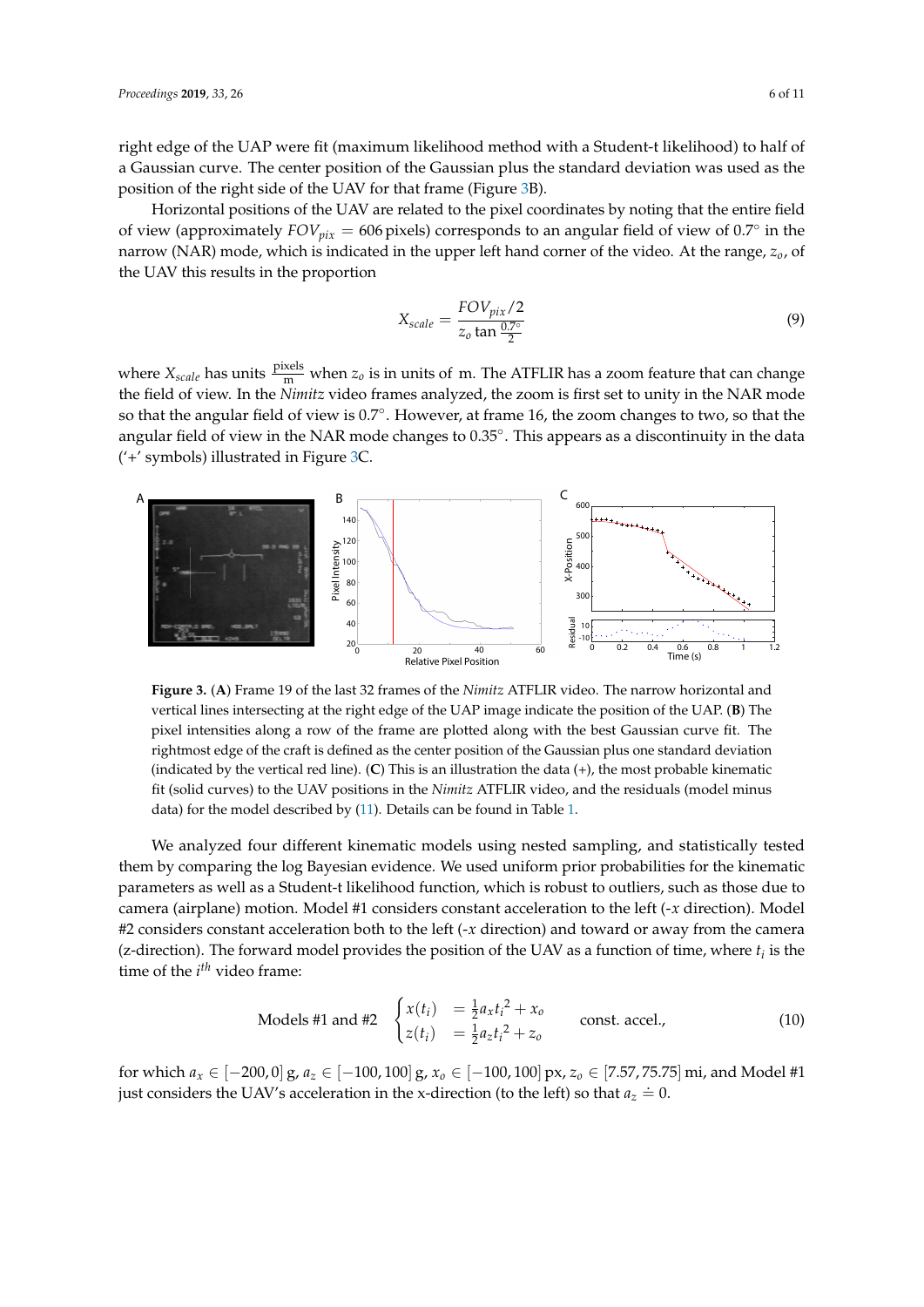Models #3 and #4 describe the kinematics as constant acceleration followed by constant velocity motion after Frame 15:

<span id="page-6-0"></span>
$$
\text{Models #3 and #4} \quad\n\begin{cases}\n x(t_i) &= \frac{1}{2} a_x t_i^2 + x_o & \text{for } t_i < t_{16} \\
x(t_i) &= \frac{1}{2} a_x t_{15}^2 + a_x t_{15} (t_i - t_{15}) + x_o & \text{for } t_i \geq t_{16} \\
z(t_i) &= \frac{1}{2} a_z t_i^2 + z_o & \text{for } t_i < t_{16} \\
z(t_i) &= \frac{1}{2} a_z t_{15}^2 + a_z t_{15} (t_i - t_{15}) + z_o & \text{for } t_i \geq t_{16}\n\end{cases}\n\tag{11}
$$

for which *a<sup>x</sup>* ∈ [−200, 0] g, *a<sup>z</sup>* ∈ [−100, 100] g, *x<sup>o</sup>* ∈ [−100, 100] px, *z<sup>o</sup>* ∈ [7.57, 75.75] mi, and Model #3 just considers the UAV's acceleration in the x-direction (to the left) so that  $a_z = 0$ .

The models were analyzed using a nested sampling algorithm [\[17,](#page-9-8)[18\]](#page-9-9), which allowed for the estimation of the logarithm of the Bayesian evidence, logZ, as well as the logarithm of the likelihood, logL, and mean estimates of the model parameters. The analysis was performed for  $N = 500$  samples and was run until the change in logZ from successive iterations was less than 10<sup>-5</sup>, ensuring a reliable estimate of the log evidence. Tests were performed to ensure that the trial-to-trial variations in parameter estimates were within the estimated uncertainties.

The results of the nested sampling analysis are listed in Table [1.](#page-6-1) The uncertainties in the logZ estimates (not listed) were on the order of one or less. Model 4, which describes the motion of the UAV as a constant acceleration to the left and away from the observer for the first 15 frames (approximately 0.53 s), is the most probable solution with acceleration components of  $a_x = -35.64 \pm 0.08$  g and  $a_z = 67.04 \pm 0.18$  g for a net acceleration of about 75.9  $\pm$  0.2 g. The residuals indicate that a more precise model would consist of multiple episodes of acceleration during the maneuver. This was observed in SCU's analysis [\[14\]](#page-9-5) where the accelerations were estimated to vary from around 40 to 80 g.

<span id="page-6-1"></span>**Table 1.** Kinematic Models for the *Nimitz* Video Given the log evidence (logZ), Model 4 (**bold**) is most probable with a net acceleration of  $75.9 \pm 0.2$  g.

| Model   | log Z      | LogL       | $a_x(g)$        | $a_z(g)$           | $x_0(m)$          | $z_0(m)$           |
|---------|------------|------------|-----------------|--------------------|-------------------|--------------------|
| Model 1 | $-253.640$ | $-253.614$ | $-71.1 + 0.7$   | $\equiv$           | $-15.40 \pm 0.04$ | $119.700 \pm 1200$ |
| Model 2 | $-236.950$ | $-236.287$ | $7.564 + 0.002$ | $99.994 \pm 0.005$ | $-13.36 + 0.04$   | $12.193 \pm 1$     |
| Model 3 | $-53.282$  | $-53.261$  | $-40.2 + 3.8$   |                    | $-4.02 \pm 0.05$  | $49.700 \pm 4800$  |
| Model 4 | $-52.084$  | $-52.031$  | $-35.64 + 0.08$ | $67.04 + 0.18$     | $-3.89 + 0.05$    | 43,870 $\pm$ 110   |

A more detailed analysis would involve modeling the motion of the UAV more precisely by modeling the pixel intensities on the video frames themselves. By considering the shutter speed, the blurring of the UAV image due to its motion would provide more information about its speed. In addition, the "change points" at which the accelerations changed could be treated as model parameters allowing for a more precise description of the UAV's behavior.

## **3. Discussion**

In this paper, we have worked under the assumption that these UAPs were physical craft as described by the pilots. The fact that these UAPs exhibited astonishing flight characteristics leaves one searching for other possible explanations. One very clever explanation suggested by one of the reviewers was that these UAPs could have been generated by the intersection of two or more laser or maser beams ionizing the air, which could create a visual image, an infrared image, as well as a radar reflective region possibly explaining much of the observations.

While such an explanation could explain the visual, infrared and radar observations, it would not be able to explain either the suborbital radar returns from the ballistic missile defense (BMD) radar systems on the *Princeton* before the UAPs dropped to 80, 000 ft, or the sonar returns when the TicTac UAPs went into the ocean [\[15\]](#page-9-6), both of which are not as well substantiated or documented as the other observations.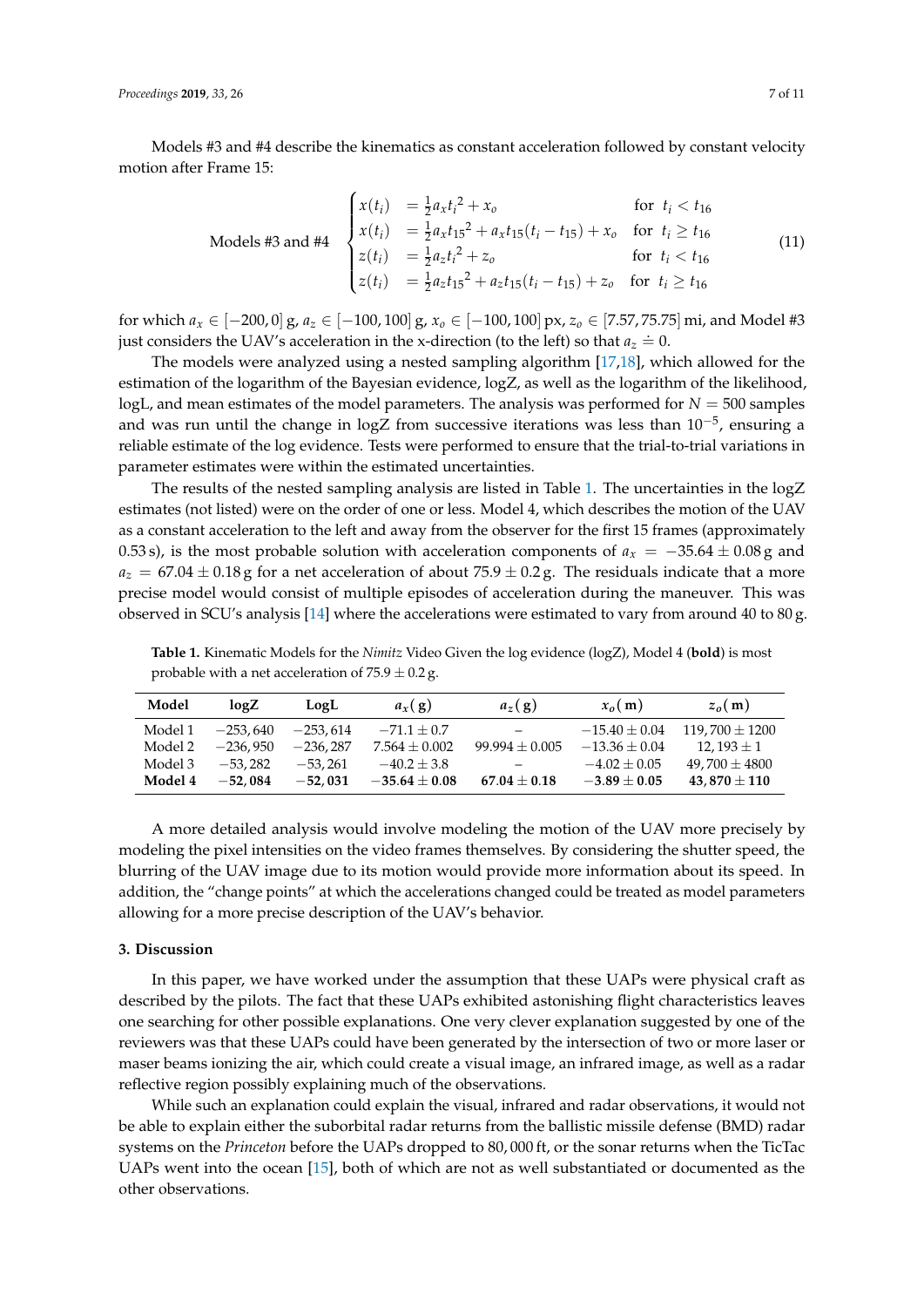More importantly, the distribution of the UAPs ranged from over 100 miles to the north over Catalina Island to about 70 miles to the west. This would require an array of widely distributed and coordinated lasers situated on multiple ships or aircraft. However, it is known that there were no other ships or airplanes in the area. In addition, the fact that the UAP reacted to CDR Fravor's maneuvers would require that radar be used to track the F-18s so that the laser-produced imagery could react to them. However, any such radar frequencies being used in the area would have been detected by the *Princeton*, the E-2 Hawkeye, and the F-18s themselves.

If any such system were being secretly tested against CSG-11, one would expect it to mimic real-life events, such as an enemy aircraft, drone, or missile launch. But the UAPs and their behavior were nothing like this. Furthermore, such powerful lasers might endanger the planes or personnel if anything went wrong in the testing, and the fact that the pilots were forced to take evasive maneuvers [\[19\]](#page-9-10) reveals that they were being put in harms way. One wouldn't need to test a system in this manner, and if such a test did take place it would very likely have been illegal. Furthermore, such an explanation would have difficulty explaining the almost daily encounters experienced by pilots in the *Roosevelt* Carrier Group both off the coast of Virginia and during military operations in the Persian Gulf [\[6](#page-9-0)[,7\]](#page-9-1), or earlier encounters, such as that by Lt. Bethune in 1951, two years before the invention of the maser and nine years before the invention of the laser, which was analyzed in the extended version of this paper [\[20\]](#page-9-11).

#### **4. Conclusions**

We have carefully considered a set of encounters between the *Nimitz* CSG-11 and UAPs of unknown nature and origin. Much of the information available consisted of eyewitness descriptions made by multiple trained witnesses observing in multiple modalities including visual contact from pilots, radar, and infrared video. While fabrication and exaggeration cannot be ruled out, the fact that multiple professional trained observers working in different modalities corroborate the reports greatly minimizes such risks.

The analysis aimed to estimate lower bounds on the acceleration. This was found by assuming that the UAVs accelerated a constant rate. We worked to obtain conservative estimates by assigning liberal uncertainties. It was found that the minimum acceleration estimates, ranging from about 70 g to well over 5000 g, far exceeded those expected for an aircraft (Table [2\)](#page-7-0). For comparison, humans can endure up to 45 g for 0.044 s with no injurious or debilitating effects, but this limit decreases with increasing duration of exposure [\[21\]](#page-9-12). For durations more than 0.2 s the limit of tolerance decreases to 25 g and it decreases further still for longer durations [\[21\]](#page-9-12).

| Case   | <b>Detection Modalities</b> | Kinematic Model | Figure    | Min. Acceleration                                                                   |
|--------|-----------------------------|-----------------|-----------|-------------------------------------------------------------------------------------|
| Day    |                             | (1)             | Figure 1B | $5370 {+1430 \atop -820} \}_{\rm -80} \rm g \nonumber \ 150 {+140 \atop -80} \rm g$ |
| Fravor | R.Vs                        | (7)             | Figure 2C |                                                                                     |
| ATFLIR | R.Vs, IR                    | (11)            | Figure 3C | $75.9 \pm 0.2$ g                                                                    |

<span id="page-7-0"></span>**Table 2.** Summary of Estimated Accelerations ranging from about 75 g to over 5300 g. Detection Modalities refer to Multiple Pilots Visual Contact (Vs), Radar (R), Infrared Video (IR).

These considerations suggest that these UAVs may not have been piloted, but instead may have been remote controlled or autonomous. However, it should be noted that even equipment can only handle so much acceleration. For example, the Lockheed Martin F-35 Lightning II has maintained structural integrity up to 13.5 g [\[22\]](#page-9-13). Missiles can handle much higher accelerations. The Crotale NG VT1 missile has an airframe capable of withstanding 50 g and can maintain maneuverability up to 35 g [\[23\]](#page-9-14). However, these accelerations are still only about half of lowest accelerations that we have estimated for these UAVs. The fact that these UAVs display no flight surfaces or apparent propulsion mechanisms, and do not produce sonic booms or excessive heat that would be released given the hundreds of GigaWatts of power that we expect should be involved, strongly suggests that these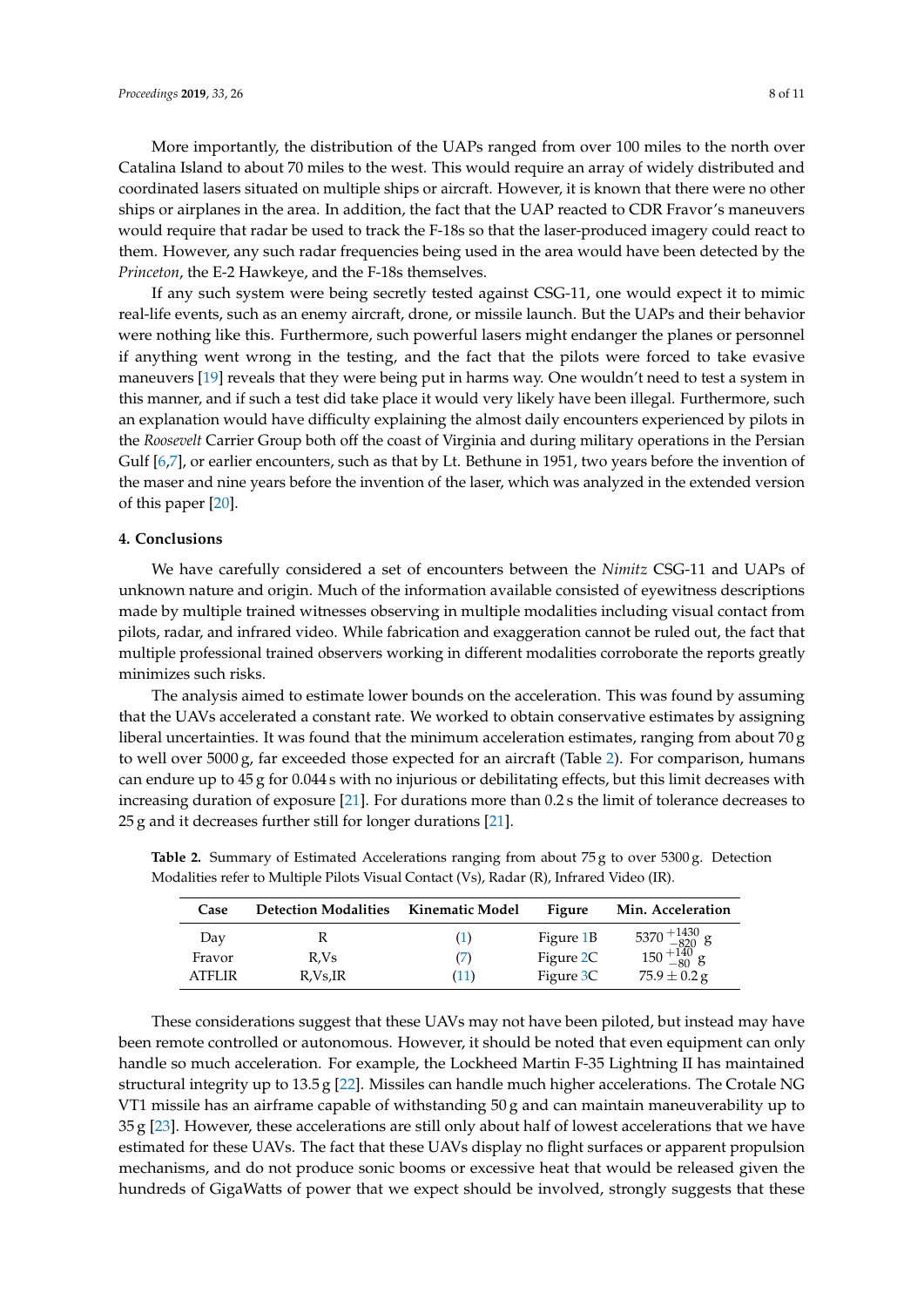anomalous craft are taking advantage of technology, engineering, or physics that we are unfamiliar with. For example, the Tic-Tac UAV dropping from 28,000 ft to sea level in 0.78 s involved at least  $4.3 \times 10^{11}$  J of energy (assuming a mass of 1000 kg), which is equivalent to about 100 tons of TNT, or the yield of 200 Tomahawk cruise missiles, released in  $\frac{3}{4}$  of a second. One would have expected a catastrophic effect on the surrounding environment. This does not rule out the possibility that these UAVs have been developed by governments, organizations, or individuals on Earth, but it suggests that these UAVs and the technologies they employ may be of extraterrestrial origin. That being said, it should be strongly emphasized that proving that something is extraterrestrial would be extremely difficult, even if one had a craft in hand.

The purpose of this paper is to focus on the flight kinematics of these UAVs with the aim of building up a body of scientific evidence that will allow for a more precise understanding of their nature and origin.

As such, it is difficult to draw any useful conclusions at this point. We have characterized the accelerations of a number of UAVs and have demonstrated that if they are craft then they are indeed anomalous, displaying technical capabilities far exceeding those of our fastest aircraft and spacecraft. It is not clear that these objects are extraterrestrial in origin, but it is extremely difficult to imagine that anyone on Earth with such technology would not put it to use. Moreover, observations of similar UAPs go back to well before the era of flight [\[1\]](#page-8-0). Collectively, these observations strongly suggest that these UAVs should be carefully studied by scientists [\[9](#page-9-3)[–13\]](#page-9-4).

Unfortunately, the attitude that the study of UAVs (UFOs) is "unscientific" pervades the scientific community, including SETI (Search for Extraterrestrial Intelligence) [\[24\]](#page-9-15), which is surprising, especially since efforts are underway to search for extraterrestrial artifacts in the solar system [\[25–](#page-9-16)[29\]](#page-9-17), in particular, on the Moon, Mars, asteroids [\[30\]](#page-9-18), and at Earth-associated Lagrange points. Ironically, such attitudes inhibit scientific study, perpetuating a state of ignorance about these phenomena that has persisted for well over 70 years, and is now especially detrimental, since answers are presently needed [\[31–](#page-9-19)[34\]](#page-10-0).

**Author Contributions:** This work builds on analyses performed independently by K.H.K. and by R.M.P., P.A.R. and others [\[14\]](#page-9-5). For this work, K.H.K. determined the methodology, developed the software, performed the analysis, and wrote the original draft. R.M.P. and P.A.R. both reviewed and edited the work verifying correctness.

**Funding:** This research received no external funding.

**Acknowledgments:** The authors thank Kevin Day for discussing his experiences during the 2004 *Nimitz* encounters and patiently answering our numerous questions. KHK is especially grateful for the comments and suggestions made by John Skilling, as well as the careful and thoughtful recommendations made by Udo von Toussaint.

**Conflicts of Interest:** The authors declare no conflict of interest. Editorial decisions, including the decision to publish this work, were made by the MaxEnt 2019 Organizers.

#### **References**

- <span id="page-8-0"></span>1. Vallee, J.; Aubeck, C. *Wonders in the Sky: Unexplained Aerial Objects from Antiquity to Modern Times*; Penguin: New York, NY, USA, 2010.
- <span id="page-8-1"></span>2. Unidentified Flying Objects and Air Force Project Blue Book. Available online: [https://web.archive.org/](https://web.archive.org/web/20030624053806/http://www.af.mil/factsheets/factsheet.asp?fsID=188) [web/20030624053806/http://www.af.mil/factsheets/factsheet.asp?fsID=188](https://web.archive.org/web/20030624053806/http://www.af.mil/factsheets/factsheet.asp?fsID=188) (accessed on 9 June 2019).
- <span id="page-8-2"></span>3. CEFAA. Comité de Estudios de Fenómenos Aéreos Anómalos. Available online: <http://www.cefaa.gob.cl/> (accessed on 27 July 2019).
- <span id="page-8-3"></span>4. Elizondo, L. The imminent change of an old paradigm: The U.S. government's involvement in UAPs, AATIP, and TTSA. In Proceedings of the Anomalous Aerospace Phenomena Conference (AAPC 2019) Presentation, Huntsville, AL, USA, 15–17 March 2019.
- <span id="page-8-4"></span>5. Cooper, H.; Blumenthal, R.; Kean, L. Glowing auras and "black money": The Pentagon's mysterious U.F.O. program. *The New York Times*, 2017.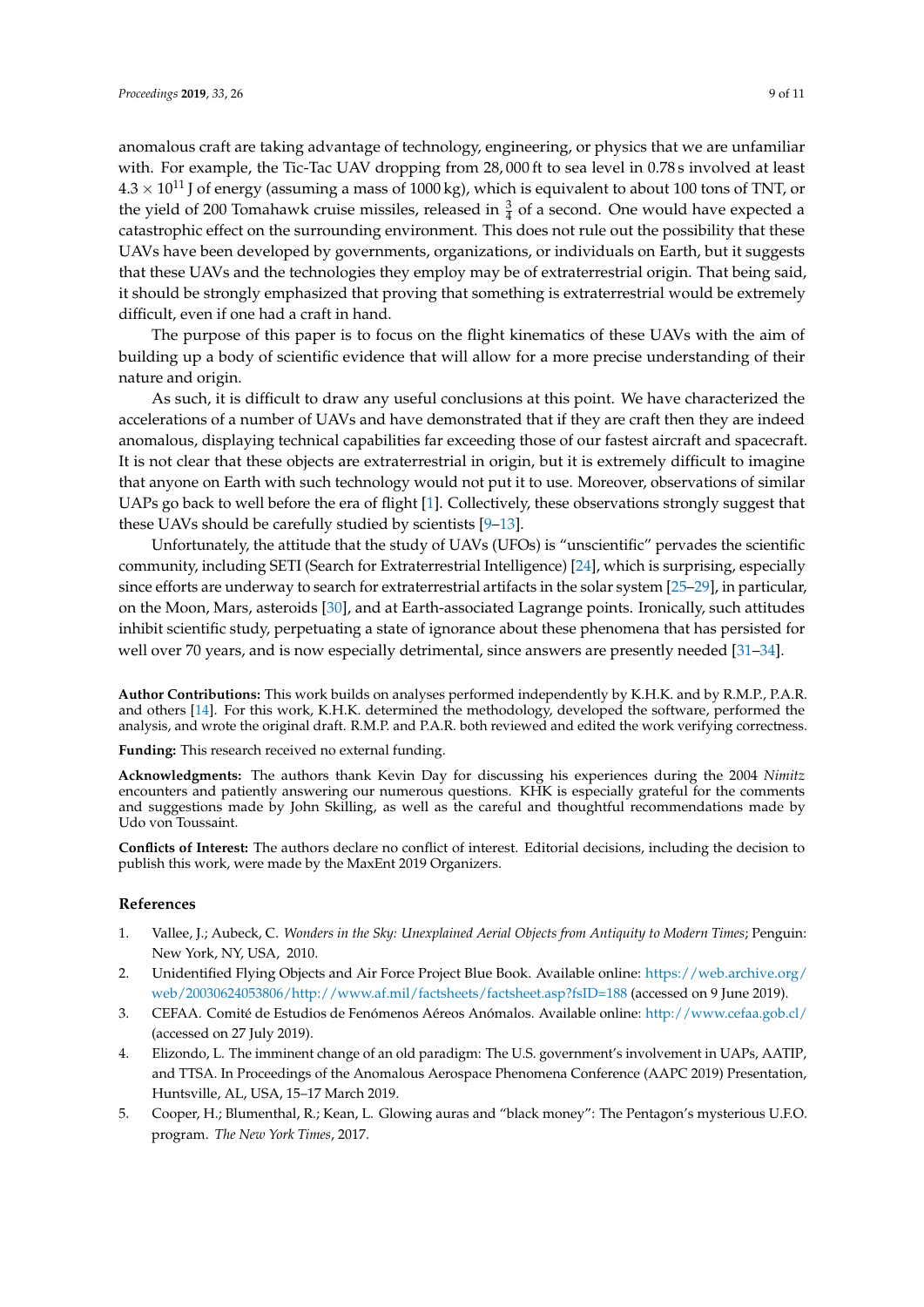- <span id="page-9-0"></span>6. Stieb, M. Navy pilots were seeing UFOs on an almost daily basis in 2014 and 2015: Report. *New York Magazine*, 2019. Available online: [http://nymag.com/intelligencer/2019/05/navy-pilots-are-seeing-ufos-on-an](http://nymag.com/intelligencer/2019/05/navy-pilots-are-seeing-ufos-on-an-almost-daily-basis-report.html)[almost-daily-basis-report.html](http://nymag.com/intelligencer/2019/05/navy-pilots-are-seeing-ufos-on-an-almost-daily-basis-report.html) (accessed on 24 July 2019).
- <span id="page-9-1"></span>7. Rogoway, T. Recent UFO Encounters with Navy pilots occurred constantly across multiple squadrons. *The Drive*, 2019. Available online: [https://www.thedrive.com/the-war-zone/28627/recent-ufo-encounters](https://www.thedrive.com/the-war-zone/28627/recent-ufo-encounters-with-navy-pilots-occurred-constantly-across-multiple-squadrons)[with-navy-pilots-occurred-constantly-across-multiple-squadrons](https://www.thedrive.com/the-war-zone/28627/recent-ufo-encounters-with-navy-pilots-occurred-constantly-across-multiple-squadrons) (accessed on 24 July 2019).
- <span id="page-9-2"></span>8. Monzon, I. Tech CEOs want to capture UFOs and reverse engineer them. *International Business Times*, 2019. Available online: [https://www.ibtimes.com/tech-ceos-want-capture-ufos-reverse-engineer-them-2803920,](https://www.ibtimes.com/tech-ceos-want-capture-ufos-reverse-engineer-them-2803920) (accessed on 24 July 2019).
- <span id="page-9-3"></span>9. Hynek, J.A. *The UFO Experience: A Scientific Inquiry*; Henry Regnery: Chicago, IL, USA, 1972.
- 10. Hill, P.R. *Unconventional Flying Objects: A Scientific Analysis*; Hampton Roads Publishing Co.: Charlottesville, VA, USA, 1995.
- 11. Sturrock, P.A. *The UFO Enigma: A New Review of the Physical Evidence*; Aspect: New York, NY, USA, 2000.
- 12. Knuth, K.H. Are we alone? The question is worthy of serious scientific study. *The Conversation*, 2018. Available online: [https://theconversation.com/are-we-alone-the-question-is-worthy-of-serious-scientific](https://theconversation.com/are-we-alone-the-question-is-worthy-of-serious-scientific-study-98843)[study-98843](https://theconversation.com/are-we-alone-the-question-is-worthy-of-serious-scientific-study-98843) (accessed on 24 July 2018).
- <span id="page-9-4"></span>13. Colombano, S.P. New Assumptions to Guide SETI Research. 2018. Available online: [https://ntrs.nasa.gov/](https://ntrs.nasa.gov/archive/nasa/casi.ntrs.nasa.gov/20180001925.pdf) [archive/nasa/casi.ntrs.nasa.gov/20180001925.pdf](https://ntrs.nasa.gov/archive/nasa/casi.ntrs.nasa.gov/20180001925.pdf) (accessed on 24 July 2018).
- <span id="page-9-5"></span>14. Powell, R.; Reali, P.; Thompson, T.; Beall, M.; Kimzey, D.; Cates, L.; Hoffman, R. A Forensic Analysis of Navy Carrier Strike Group Eleven's Encounter with an Anomalous aerial Vehicle. 2019. Available online: [https://www.explorescu.org/post/nimitz\\_strike\\_group\\_2004](https://www.explorescu.org/post/nimitz_strike_group_2004) (accessed on 9 July 2018).
- <span id="page-9-6"></span>15. Day, K. (U.S. Navy (ret.)). Private Communication, 2019.
- <span id="page-9-7"></span>16. Palo Verde Nuclear Generating Station. Available online: [https://en.wikipedia.org/wiki/Palo\\_Verde\\_](https://en.wikipedia.org/wiki/Palo_Verde_Nuclear_Generating_Station) [Nuclear\\_Generating\\_Station](https://en.wikipedia.org/wiki/Palo_Verde_Nuclear_Generating_Station) (accessed on 8 Augest 2018).
- <span id="page-9-8"></span>17. Skilling, J. Nested sampling for general Bayesian computation. *Bayesian Anal.* **2006**, *1*, 833–859.
- <span id="page-9-9"></span>18. Sivia, D.S.; Skilling, J. *Data Analysis. A Bayesian Tutorial*, second ed.; Oxford University Press: Oxford, 2006.
- <span id="page-9-10"></span>19. 2004 Nimitz Pilot Report. 2017. Available online: <https://thevault.tothestarsacademy.com/nimitz-report> (accessed on 7 October 2018).
- <span id="page-9-11"></span>20. Knuth, K.H.; Powell, R.M.; Reali, P.A. Estimating Flight Characteristics of Anomalous Unidentified Aerial Vehicles. *Entropy* **2019**, *21*, 939.
- <span id="page-9-12"></span>21. Eiband, A.M. Human Tolerance to Rapidly Applied Accelerations: A Summary of the Literature. 1959. Available online: <https://ntrs.nasa.gov/archive/nasa/casi.ntrs.nasa.gov/19980228043.pdf> (accessed on 27 July 2019).
- <span id="page-9-13"></span>22. Kent, J. F-35 Lightning II News. 2010. Available online: <http://www.f-16.net/f-35-news-article4113.html> (accessed on 27 July 2019).
- <span id="page-9-14"></span>23. Army-Technology.com. Crotale NG Short Range Air Defence System. Available online: [https://www.army](https://www.army-technology.com/projects/crotale/)[technology.com/projects/crotale/](https://www.army-technology.com/projects/crotale/) (accessed on 27 July 2019).
- <span id="page-9-15"></span>24. Wright, J. Searches for technosignatures: The state of the profession. *arXiv* **2019**, arXiv:1907.07832.
- <span id="page-9-16"></span>25. Bracewell, R. Communications from superior galactic communities. *Nature* **1960**, *186*, 670–671.
- 26. Bracewell, R. Interstellar probes. In *Interstellar Communication: Scientific Perspectives*; Ponnamperuma, C., Cameron, A.G.W., Eds.; Houghton-Mifflin: Boston, MA, USA, 1974; pp. 141–167.
- 27. Freitas, R.A., Jr. The search for extraterrestrial artifacts (SETA). *J. Br. Interplanet. Soc.* **1983**, *36*, 501–506.
- 28. Tough, A.; Lemarchand, G. Searching for extraterrestrial technologies within our solar system. In *Symposium-International Astronomical Union*; Cambridge University Press: Cambridge, UK, 2004; Volume 213, pp. 487–490.
- <span id="page-9-17"></span>29. Haqq-Misra, J.; Kopparapu, R. On the likelihood of non-terrestrial artifacts in the Solar System. *Acta Astronaut.* **2012**, *72*, 15–20.
- <span id="page-9-18"></span>30. Kecskes, C. Observation of asteroids for searching extraterrestrial artifacts. In *Asteroids*; Badescu, V., Ed.; Springer: Berlin/Heidelberg, Germany, 2013; pp. 633–644.
- <span id="page-9-19"></span>31. Haines, R.F. *Aviation Safety in America: A Previously Neglected Factor*; NARCAP TR 01-2000; National Aviation Reporting Center on Anomalous Phenomena (NARCAP). 2000. Available online: [http://www.noufors.com/](http://www.noufors.com/Documents/narcap.pdf) [Documents/narcap.pdf](http://www.noufors.com/Documents/narcap.pdf) (accessed on 27 July 2019).